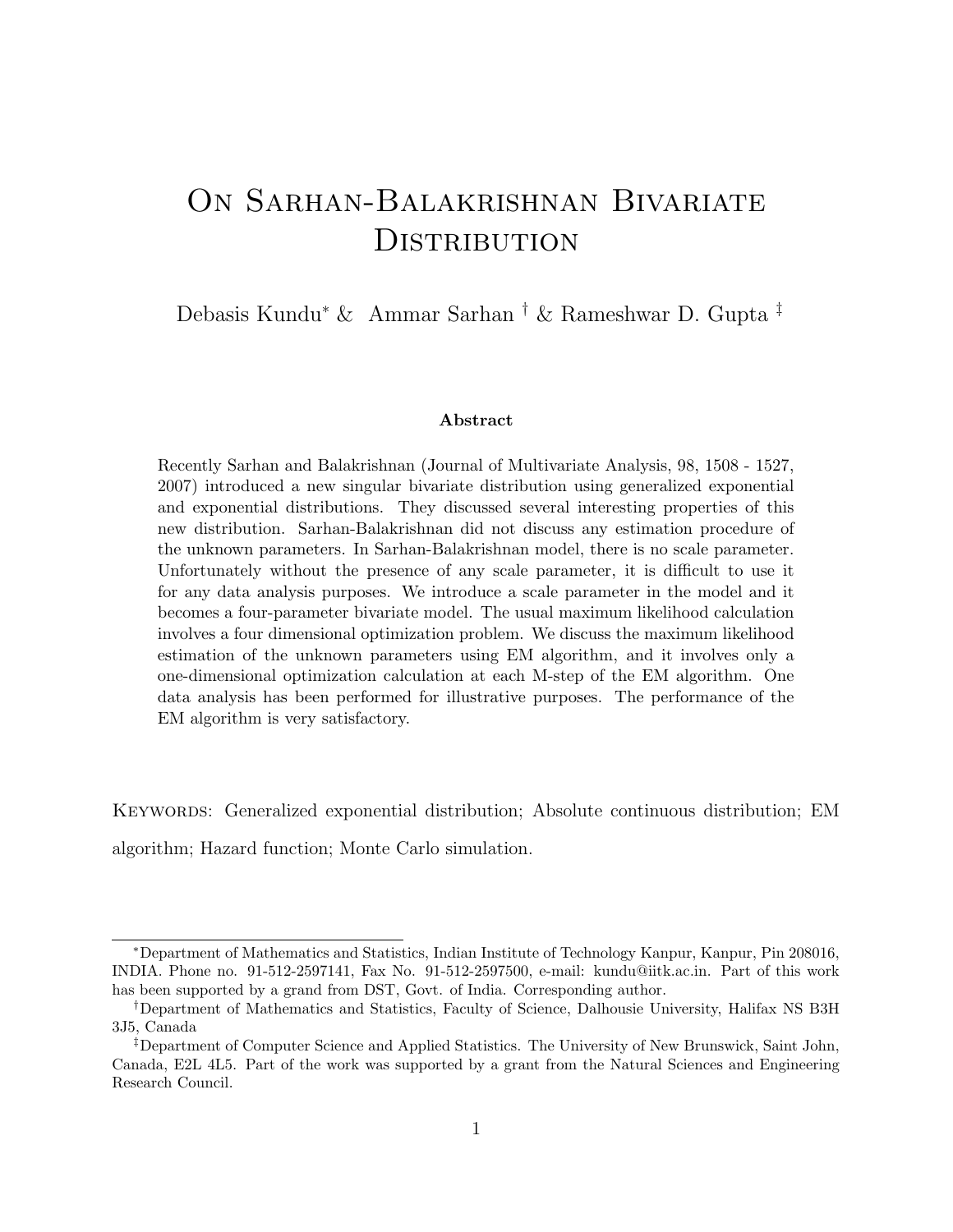### 1 INTRODUCTION

Recently Sarhan and Balakrishnan (2007) proposed a new class of bivariate distributions based on generalized exponential and exponential distributions. From now on for brevity we denote this distribution as SBBV distribution. The SBBV is a singular distribution, and its cumulative distribution function (CDF) can be expressed as a mixture of an absolute continuous bivariate distribution and a singular distribution, similar to the Marshall and Olkin (1967) bivariate exponential distribution (MOBE).

Sarhan and Balakrishnan (2007) obtained the joint probability density function (PDF), marginal and conditional probability density functions. It is observed that the moments and moment generating function can not be obtained in explicit form, but they can be obtained using special functions. Although, Sarhan and Balakrishnan (2007) discussed several interesting properties, but they did not discuss any estimation procedure of the unknown parameters. We re-visited the model, discuss further properties of this new distribution and provide maximum likelihood estimates (MLEs) of the unknown parameters.

Sarhan and Balakrishnan (2007) did not introduce any scale parameter in their model. Unfortunately, without the presence of any scale parameter, it may be difficult to use it in practice for any data analysis purposes. We introduce the scale parameter in the model and it makes SBBV as a four-parameter model. It is not easy to compute the maximum likelihood estimators of the four unknown parameters. To compute the MLEs directly, one needs to solve a four dimensional optimization problem. To avoid this problem, we treat this as a missing value problem, and we use the EM algorithm to compute the MLEs of the unknown parameters. For implementing the EM algorithm, it is observed that at each M-step, one needs to solve a one-dimensional optimization problem. It is much easier to solve than the direct four dimensional optimization problem. One real data set has been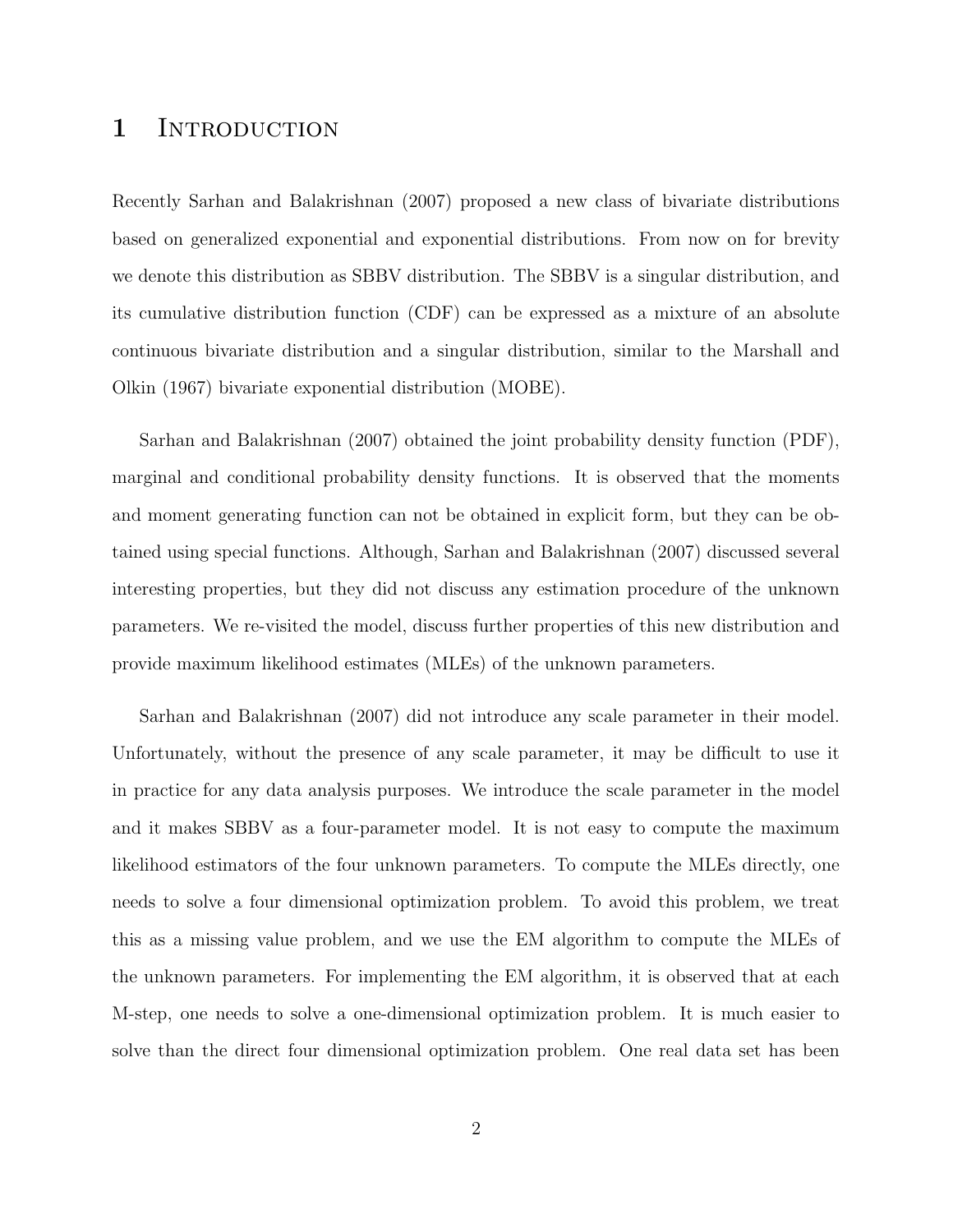analyzed for illustrative purposes, and the performance is quite satisfactory.

The rest of the paper is organized as follows. In section 2, we provide the SBBV model and briefly discuss its different properties. The implementation of the EM algorithm is provided in section 3. Data analysis are presented in section 4. Finally we conclude the paper in section 5.

### 2 Sarhan-Balakrishnan Bivariate Model

The random variable X has a generalized exponential  $(GE)$  distribution with the shape parameter  $\alpha > 0$  and the scale parameter  $\lambda > 0$ , if it has the following cumulative distribution function (CDF);

$$
F(x; \alpha, \lambda) = \left(1 - e^{-\lambda x}\right)^{\alpha}; \quad x > 0.
$$
 (1)

The corresponding probability density function (PDF) for  $x > 0$ , is;

$$
f(x; \alpha, \lambda) = \alpha \lambda e^{-\lambda x} \left( 1 - e^{-\lambda x} \right)^{\alpha - 1}.
$$
 (2)

From now on a generalized exponential random with the PDF (2) and the CDF (1) will be denoted by  $GE(\alpha, \lambda)$ . The GE was originally introduced by Gupta and Kundu (1999) for analyzing lifetime data, as an alternative to Weibull and gamma distributions. Extensive work has been done on the GE distribution since its inception. The readers are refereed to the recent review article by Gupta and Kundu (2007) and the references cited there. Note that when  $\alpha = 1$ , it coincides with the exponential distribution. In this respect it is a generalization of the exponential distribution similarly as the Weibull and gamma distributions but in different ways.

Now let us define the SBBV distribution. Suppose,  $U_0$  follows (∼) GE(1,  $\lambda \theta$ ),  $U_1 \sim$  $GE(\alpha_1, \lambda)$  and  $U_2 \sim GE(\alpha_2, \lambda)$  and they are independently distributed. Define

$$
Y_1 = \min\{U_1, U_0\}, \quad Y_2 = \min\{U_2, U_0\}.\tag{3}
$$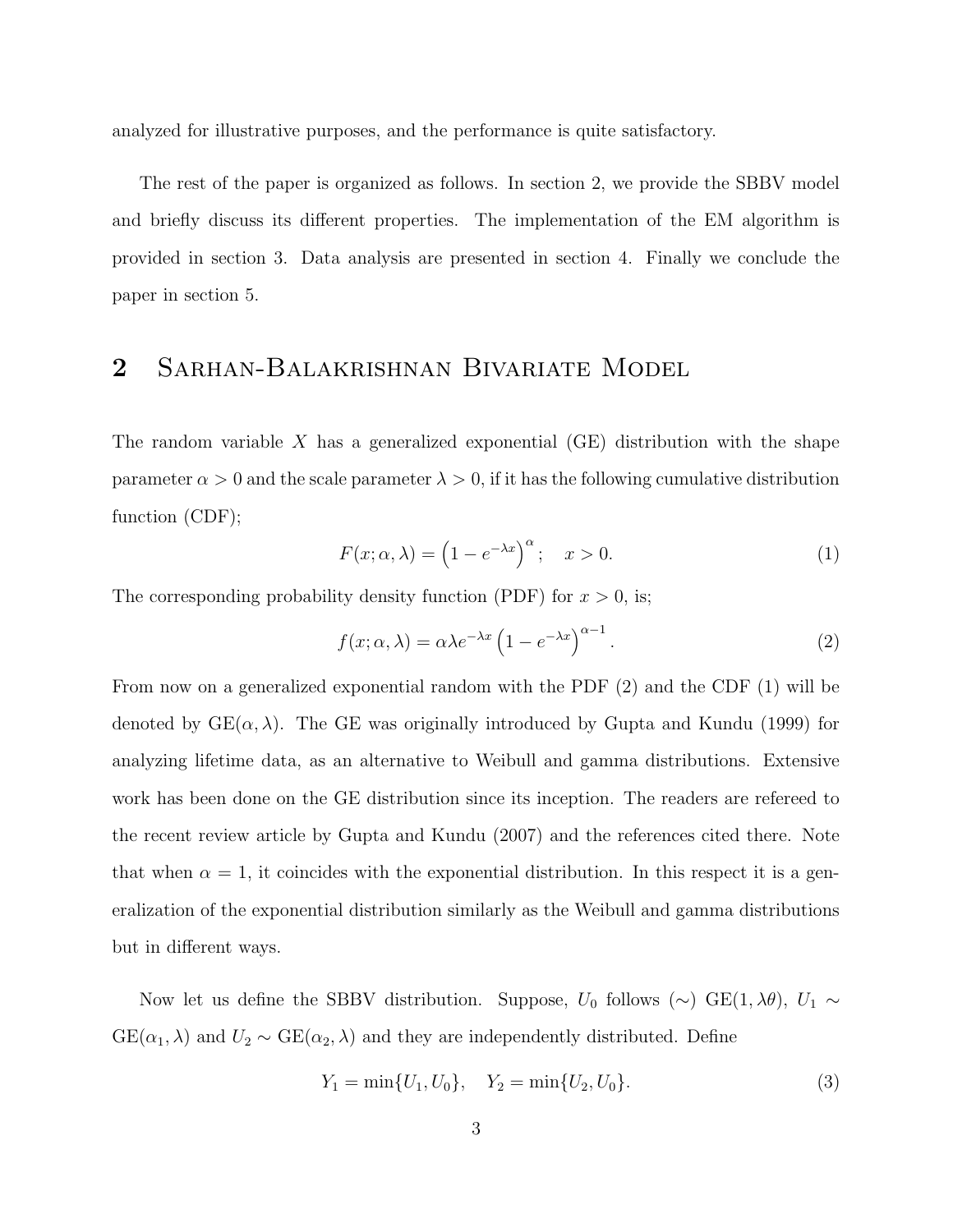Then bivariate random vector  $(Y_1, Y_2)$  is said to have SBBV distribution, see Sarhan and Balakrishnan (2007). From now on it will be denoted by  $SBBV(\alpha_1, \alpha_2, \theta, \lambda)$ . The joint survival function and the joint PDF of  $(Y_1, Y_2)$  can be written as

$$
S_{Y_1,Y_2}(y_1,y_2) = e^{-\lambda \theta z} \left\{ 1 - (1 - e^{-\lambda y_1})^{\alpha_1} \right\} \left\{ 1 - (1 - e^{-\lambda y_2})^{\alpha_2} \right\},\tag{4}
$$

where  $z = \max\{y_1, y_2\}, y_1 > 0, y_2 > 0$ . The corresponding joint PDF can be written as

$$
f_{Y_1,Y_2}(y_1, y_2) = \begin{cases} f_1(y_1, y_2) & \text{if } y_1 > y_2 > 0 \\ f_2(y_1, y_2) & \text{if } y_2 > y_1 > 0, \\ f_0(y_1, y_2) & \text{if } y_1 = y_2 > 0 \end{cases}
$$
 (5)

where

$$
f_1(y_1, y_2) = \lambda^2 \alpha_2 e^{-\lambda(\theta y_1 + y_2)} \left( 1 - e^{-\lambda y_2} \right)^{\alpha_2 - 1} \times \left( \theta - \theta (1 - e^{-\lambda y_1})^{\alpha_1} + \alpha_1 e^{-\lambda y_1} (1 - e^{-\lambda y_1})^{\alpha_1 - 1} \right),\tag{6}
$$

$$
f_2(y_1, y_2) = \lambda^2 \alpha_1 e^{-\lambda(\theta y_2 + y_1)} \left( 1 - e^{-\lambda y_1} \right)^{\alpha_1 - 1} \times \left( \theta - \theta (1 - e^{-\lambda y_2})^{\alpha_2} + \alpha_2 e^{-\lambda y_2} (1 - e^{-\lambda y_2})^{\alpha_2 - 1} \right),
$$
\n(7)

and

$$
f_0(y, y) = \lambda \theta e^{-\lambda \theta y} \prod_{i=1}^{2} \left[ 1 - \left( 1 - e^{-\lambda y} \right)^{\alpha_i} \right],
$$
 (8)

see Sarhan and Balakrishnan (2007). Note that  $\lambda$  plays the role of a scale parameter, and Sarhan and Balakrishnan (2007) used  $\lambda = 1$  in their paper.

The function  $f_{Y_1,Y_2}(\cdot,\cdot)$  may be considered to be a density function of the SBBV distribution, if it is understood that the first two terms are densities with respect to the twodimensional Lebesgue measure and the third term is a density function with respect to one dimensional Lebesgue measure, see for example Bemis and Bain (1972).

The SBBV model may be used as a competing risk model or a shock model similarly as the MOBE model. The marginals of the SBBV model can take different shapes. The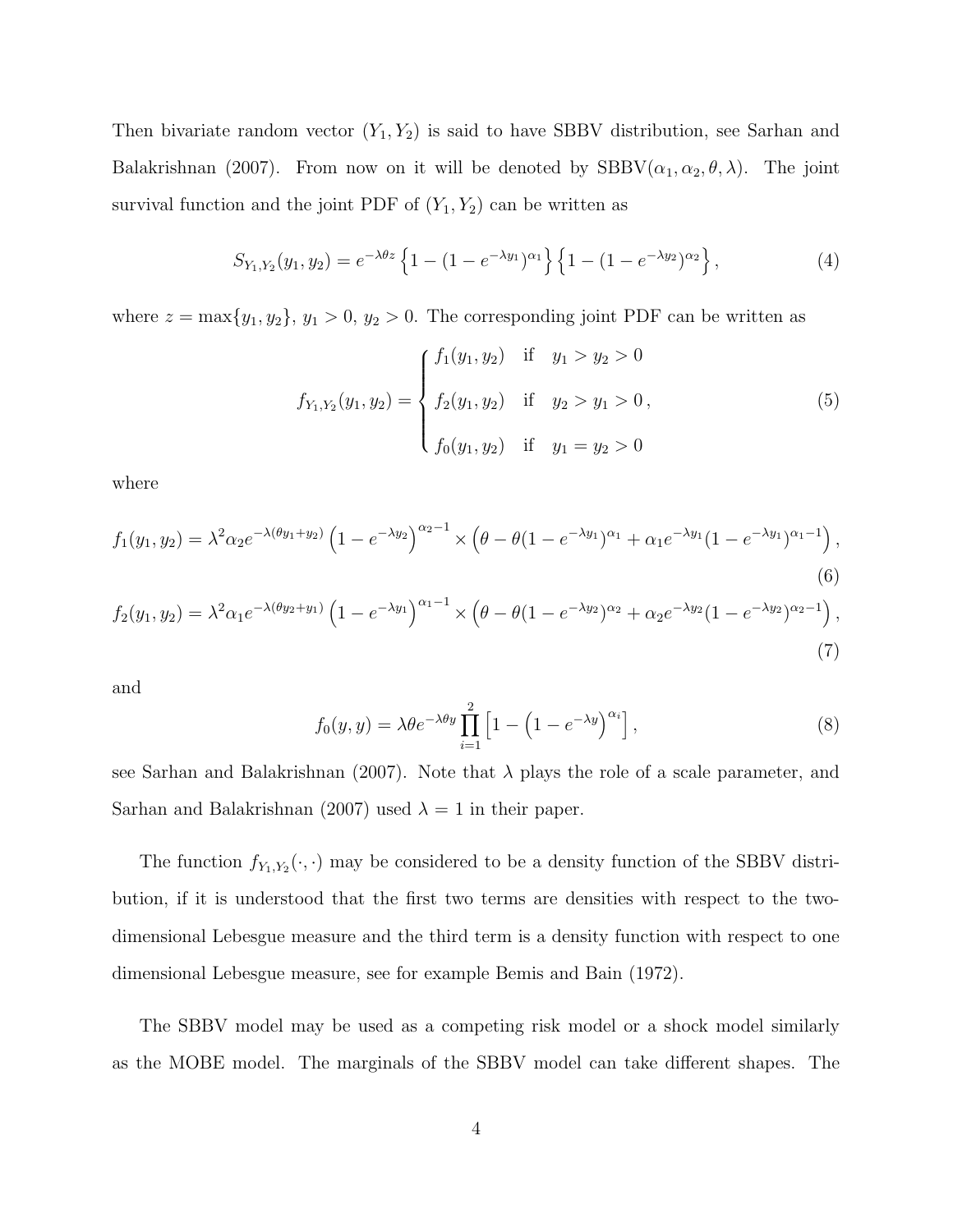hazard functions of the marginals can be increasing  $(\alpha > 1)$ , decreasing  $(\alpha < 1)$  or constant  $(\alpha = 1)$ . It may be easily observed that for all  $y_1 > 0$  and  $y_2 > 0$ 

$$
S_{Y_1,Y_2}(y_1,y_2) \ge S_{Y_1}(y_1)S_{Y_2}(y_2) \quad \Leftrightarrow \quad F_{Y_1,Y_2}(y_1,y_2) \ge F_{Y_1}(y_1)F_{Y_2}(y_2). \tag{9}
$$

Since (9) is true,  $Y_1$  and  $Y_2$  are positive quadrant dependent, *i.e.* for every pair of increasing functions  $h_1(\cdot)$  and  $h_2(\cdot)$ 

$$
Cov(h_1(Y_1), h_2(Y_2)) \ge 0.
$$
\n(10)

### 3 Maximum Likelihood Estimators

In this section we discuss the maximum likelihood estimators (MLEs) of the unknown parameters of the SBBV( $\alpha_1, \alpha_2, \theta, \lambda$ ) model, based on the following sample  $\{(y_{11}, y_{12}), \ldots, (y_{n1}, y_{n2})\}.$ We use the following notation;

$$
I_1 = \{i; y_{i1} > y_{i2}\}, \quad I_2 = \{i; y_{i1} < y_{i2}\}, \quad I_0 = \{i; y_{i1} = y_{i2} = y_i\}, \quad I = I_1 \cup I_2 \cup I_0,
$$
  

$$
n_0 = |I_0|, \quad n_1 = |I_1|, \quad n_2 = |I_2|.
$$

Based on the above sample the log-likelihood function becomes;

$$
l(\gamma) = \sum_{i \in I_1} \ln f_1(y_{i1}, y_{i2}) + \sum_{i \in I_2} \ln f_2(y_{i1}, y_{i2}) + \sum_{i \in I_0} \ln f_0(y_i, y_i), \tag{11}
$$

here  $\gamma = (\alpha_1, \alpha_2, \theta, \lambda)$ . The MLEs of  $\gamma$  can be obtained by maximizing (11) with respect to  $\gamma$ . It does not have any explicit solutions and the solutions can be obtained only by solving a four dimensional optimization problem, which is clearly not a trivial issue. To avoid that we propose to use the EM algorithm, by treating this problem as a missing value problem.

First let us identify the complete observations as well as the missing observations. It will help us to formulate the EM algorithm. Suppose, instead of  $(Y_1, Y_2)$ ,  $(U_0, U_1, U_2)$  are known.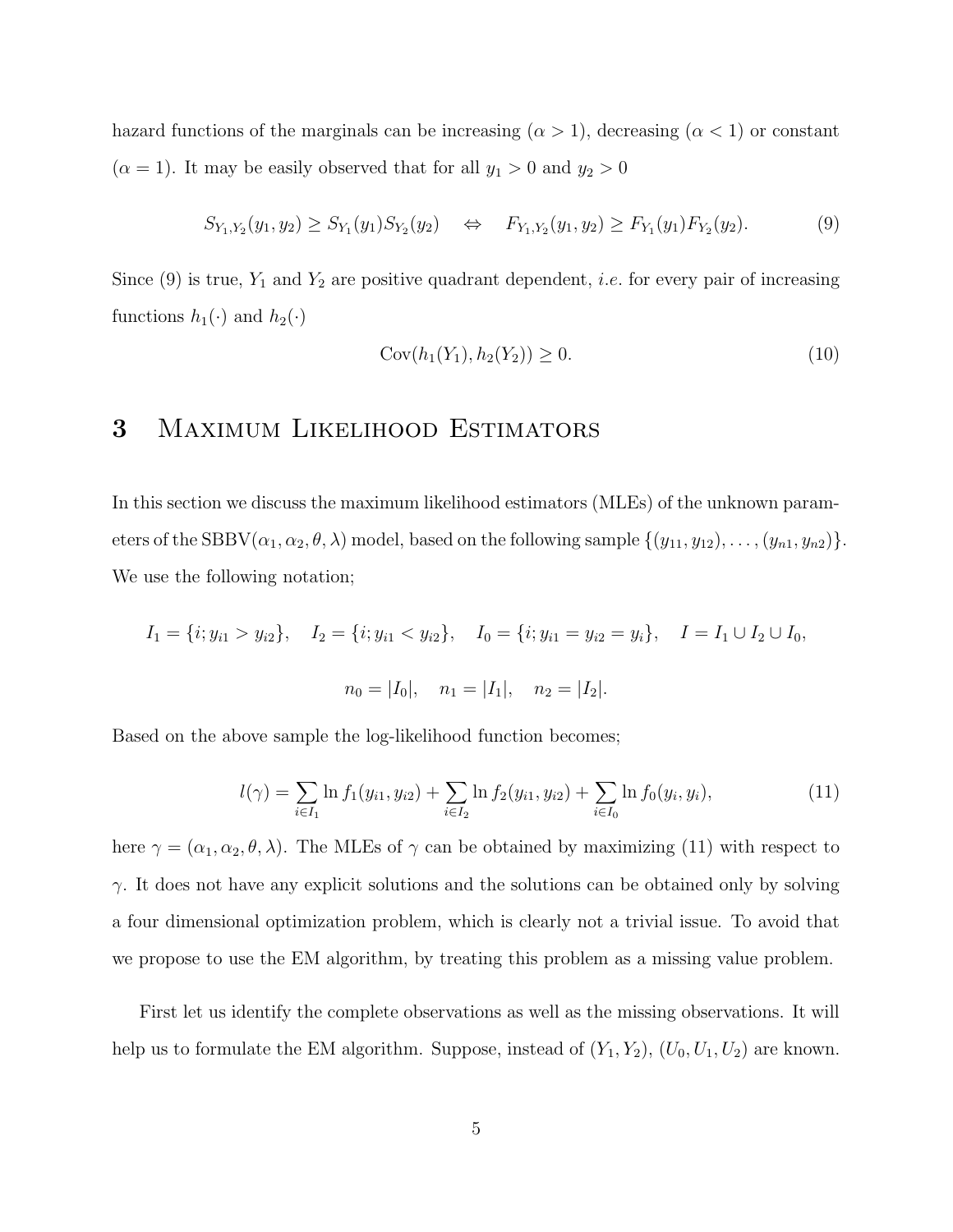For, example we observe  $\{u_{i0}, u_{i1}, u_{i2}\}$ , for  $i = 1, \ldots, n$ . The log-likelihood function based on  $u_i$ 's becomes

$$
l(\gamma) = n(\ln \alpha_1 + \ln \alpha_2) + (\alpha_1 - 1) \sum_{i=1}^n \ln(1 - e^{-\lambda u_{i1}}) + (\alpha_2 - 1) \sum_{i=1}^n \ln(1 - e^{-\lambda u_{i2}})
$$
  
+3n \ln \lambda - \lambda \theta \sum\_{i=1}^n u\_{i0} - \lambda (\sum\_{i=1}^n u\_{i1} + \sum\_{i=1}^n u\_{i2}). (12)

For a given  $\lambda$ , the MLEs of  $\alpha_1$ ,  $\alpha_2$  and  $\theta$  can be obtained as

$$
\hat{\alpha}_1(\lambda) = -\frac{n}{\sum_{i=1}^n \ln(1 - e^{-\lambda u_{i1}})}, \quad \hat{\alpha}_2(\lambda) = -\frac{n}{\sum_{i=1}^n \ln(1 - e^{-\lambda u_{i2}})}, \quad \hat{\theta}(\lambda) = \frac{n}{\lambda \sum_{i=1}^n u_{i0}}, \quad (13)
$$

and finally by maximizing the profile log-likelihood function  $l(\hat{\alpha}_1(\lambda), \hat{\alpha}_2(\lambda), \theta(\lambda), \lambda)$  with respect to  $\lambda$ , the MLE of  $\lambda$  can be obtained. Therefore, it is clear that if all the  $u_i$ 's are known, the MLEs of the unknown parameters can be obtained by solving a one dimensional optimization problem. We exploit this property to formulate the EM algorithm.

The following Table 1 will be needed for further development. The exact expressions for

|              | Case No.   Different Cases | <b>Prob</b> | $Y_1 \& Y_2$            | Set.  |
|--------------|----------------------------|-------------|-------------------------|-------|
|              |                            |             |                         |       |
|              | $U_0 < U_1 < U_2$          | $p_{012}$   | $U_0 = Y_1 = Y_2$       | $I_0$ |
| $\mathbf{2}$ | $U_0 < U_2 < U_1$          | $p_{021}$   | $U_0 = Y_1 = Y_2$       | $I_0$ |
| 3            | $U_1 < U_0 < U_2$          | $p_{102}$   | $U_1 = Y_1 < Y_2 = U_0$ | $I_2$ |
| 4            | $U_1 < U_2 < U_0$          | $p_{120}$   | $U_1 = Y_1 < Y_2 = U_2$ | $I_2$ |
| $5^{\circ}$  | $U_2 < U_0 < U_1$          | $p_{201}$   | $U_2 = Y_2 < Y_1 = U_0$ | $I_1$ |
| 6.           | $U_2 < U_1 < U_0$          | $p_{210}$   | $U_2 = Y_2 < Y_1 = U_1$ | $I_1$ |

Table 1: Different cases, the associated probabilities and the corresponding  $Y_1$  and  $Y_2$  are presented.

 $p_{ijk}$ 's are presented in the Appendix A. The following observations are useful. In set  $I_0$ , only  $U_0$  is observable, both  $U_1$  and  $U_2$  are not observable. In set  $I_1$ ,  $U_2$  is always observable, but  $U_0$  ( $U_1$ ) is observable for Case No. 5 (6). Similarly, in set  $I_2$ ,  $U_1$  is always observable, and  $U_0$  ( $U_2$ ) is observable for case no. 3 (4). Further, we need the following notation also.

$$
b_1 = P(U_2 < U_0 < U_1 | Y_2 < Y_1) = \frac{p_{201}}{p_{201} + p_{210}}, \quad b_2 = P(U_2 < U_1 < U_0 | Y_2 < Y_1) = \frac{p_{210}}{p_{201} + p_{210}},
$$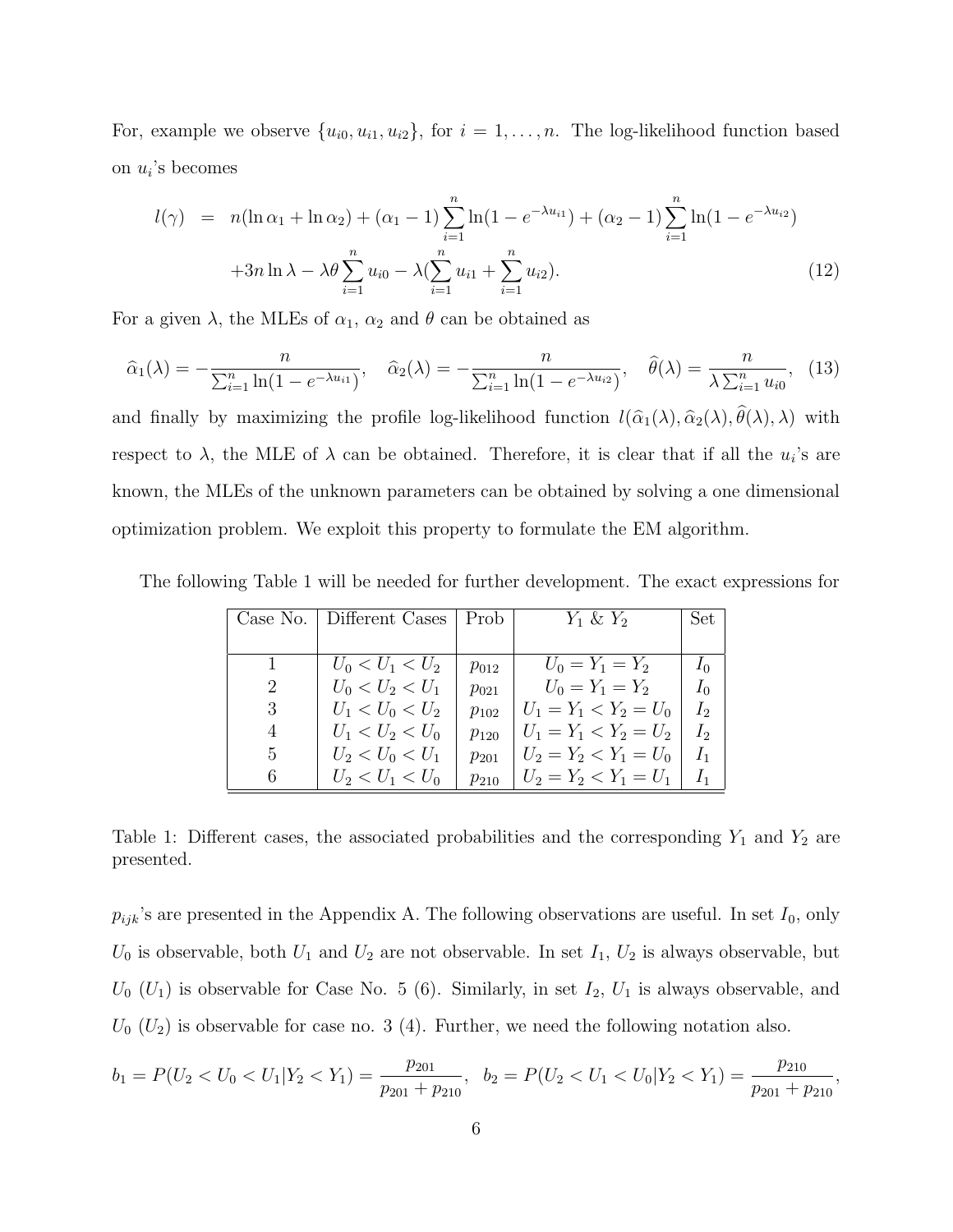$$
c_1 = P(U_1 < U_0 < U_2 | Y_1 < Y_2) = \frac{p_{102}}{p_{102} + p_{120}}, \quad c_2 = P(U_1 < U_2 < U_0 | Y_1 < Y_2) = \frac{p_{120}}{p_{102} + p_{120}}.
$$

We also need the following;

$$
a_0(u) = E(U_0|U_0 > u) = u + \frac{1}{\lambda \theta}, \qquad (14)
$$

$$
a_1(u) = E(U_1|U_1 > u) = \frac{\int_0^{e^{-\lambda u}} (1 - y)^{\alpha_1 - 1} \ln y dy}{\lambda (1 - (1 - e^{-\lambda u})^{\alpha_1})},
$$
\n(15)

$$
a_2(u) = E(U_2|U_2 > u) = \frac{\int_0^{e^{-\lambda u}} (1 - y)^{\alpha_2 - 1} \ln y dy}{\lambda (1 - (1 - e^{-\lambda u})^{\alpha_2})}.
$$
 (16)

With these notation, we are now able to write the 'E'-step of the EM algorithm. Note that the 'E'-step of the 'EM' algorithm can be obtained by replacing the missing values with their expected values. The corresponding log-likelihood function is known as the 'pseudolog-likelihood' function, and using the similar idea as of Dinse (1982), it can be written as follows.

If  $i \in I_0$ , the 'pseudo-log-likelihood' contribution of  $(y_i, y_i)$  is

$$
\ln f(a_1(y_i); \alpha_1, \lambda) + \ln f(a_2(y_i); \alpha_2, \lambda) + \ln f(y_i; 1, \lambda \theta).
$$

If  $i \in I_1$ , the 'pseudo-log-likelihood' contribution of  $(y_{i1}, y_{i2})$  is

$$
b_1 [\ln f(a_1(y_{i1}); \alpha_1, \lambda) + \ln f(y_{i2}; \alpha_2, \lambda) + \ln f(y_{i1}; 1, \lambda \theta)] +
$$
  

$$
b_2 [\ln f(y_{i1}; \alpha_1, \lambda) + \ln f(y_{i2}; \alpha_2, \lambda) + \ln f(a_0(y_{1i}); 1, \lambda \theta)],
$$

and if  $i \in I_2$ , the 'pseudo-log-likelihood' contribution of  $(y_{i1}, y_{i2})$  is

$$
c_1 [\ln f(y_{i1}; \alpha_1, \lambda) + \ln f(a_2(y_{i2}); \alpha_2, \lambda) + f(y_{i2}; 1, \lambda\theta)] +
$$
  

$$
c_2 [\ln f(y_{i1}; \alpha_1, \lambda) + \ln f(y_{i2}; \alpha_2, \lambda) + \ln f(a_0(y_{i2}); 1, \lambda\theta)].
$$

Combining the three, the 'pseudo-log-likelihood' function of the observed data can be written as;

$$
l_{pseudo}(\gamma) = g_1(\alpha_1, \lambda) + g_2(\alpha_2, \lambda) + g_3(\theta, \lambda), \qquad (17)
$$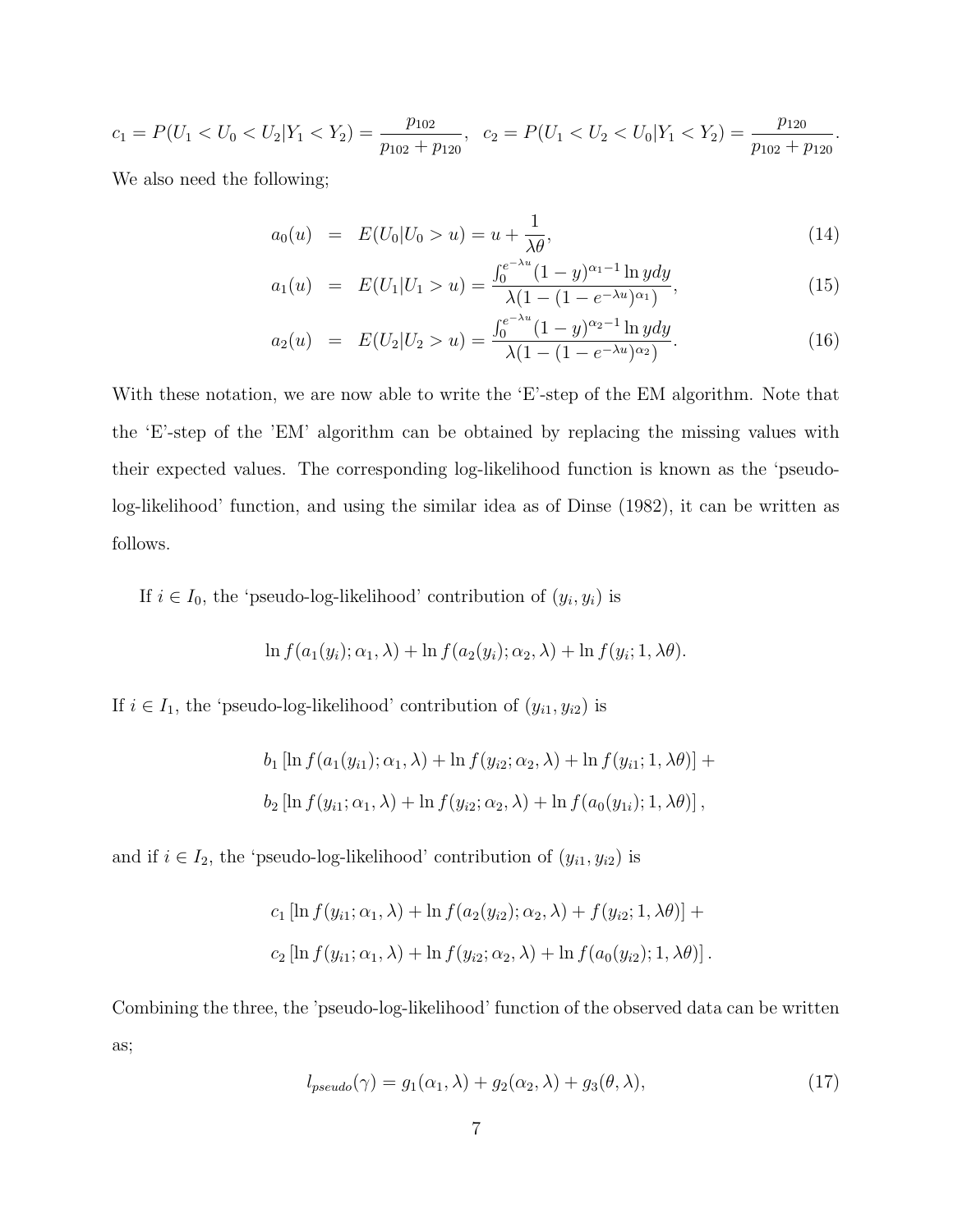where

$$
g_1(\alpha_1, \lambda) = \sum_{i \in I_0} \ln f(a_1(y_i); \alpha_1, \lambda) + b_1 \sum_{i \in I_1} \ln f(a_1(y_{i1}); \alpha_1, \lambda) + b_2 \sum_{i \in I_1} \ln f(y_{i1}; \alpha_1, \lambda) + \sum_{i \in I_2} \ln f(y_{i1}; \alpha_1, \lambda)
$$
\n(18)

$$
g_2(\alpha_2, \lambda) = \sum_{i \in I_0} \ln f(a_2(y_i); \alpha_2, \lambda) + \sum_{i \in I_1} \ln f(y_{i2}; \alpha_2, \lambda) + c_1 \sum_{i \in I_2} \ln f(a_2(y_{i2}); \alpha_2, \lambda) + c_2 \sum_{i \in I_2} \ln f(y_{i2}; \alpha_2, \lambda)
$$
\n(19)

$$
g_0(\theta, \lambda) = \sum_{i \in I_0} \ln f(y_i; 1, \theta \lambda) + b_1 \sum_{i \in I_1} \ln f(y_{i1}; 1, \theta \lambda) + b_2 \sum_{i \in I_1} \ln f(a_0(y_{i1}); 1, \theta \lambda) + c_1 \sum_{i \in I_2} \ln f(y_{i2}; 1, \theta \lambda) + c_2 \sum_{i \in I_2} \ln f(a_0(y_{i2}); 1, \theta \lambda).
$$
 (20)

Now the 'M'-step of the 'EM' algorithm involves maximizing (17) with respect to the unknown parameters. It can be performed in two stages. Note that for fixed  $\lambda$ , the maximization of  $g_1(\alpha_1, \lambda)$ ,  $g_2(\alpha_2, \lambda)$  and  $g_3(\theta, \lambda)$  with respect to  $\alpha_1$ ,  $\alpha_2$  and  $\theta$  respectively can be obtained as

$$
\widehat{\alpha}_1(\lambda) = -\frac{n}{h_1(\lambda)}, \quad \widehat{\alpha}_2(\lambda) = -\frac{n}{h_2(\lambda)}, \quad \widehat{\theta}(\lambda) = \frac{n}{h_3(\lambda)},
$$

where

$$
h_1(\lambda) = \sum_{i \in I_0} \ln(1 - e^{-\lambda a_1(y_i)}) + b_1 \sum_{i \in I_1} \ln(1 - e^{-\lambda a_1(y_i)}) + b_2 \sum_{i \in I_1} \ln(1 - e^{-\lambda y_i}) + \sum_{i \in I_2} \ln(1 - e^{-\lambda y_i})
$$
  
\n
$$
h_2(\lambda) = \sum_{i \in I_0} \ln(1 - e^{-\lambda a_2(y_i)}) + \sum_{i \in I_1} \ln(1 - e^{-\lambda y_i}) + c_1 \sum_{i \in I_2} \ln(1 - e^{-\lambda a_2(y_i)}) + c_2 \sum_{i \in I_2} \ln(1 - e^{-\lambda a_2(y_i)}) + \sum_{i \in I_2} \ln(1 - e^{-\lambda y_i})
$$
  
\n
$$
h_0(\lambda) = \lambda \left[ \sum_{i \in I_0} y_i + b_1 \sum_{i \in I_1} y_{i1} + b_2 \sum_{i \in I_1} a_0(y_{i1}) + c_1 \sum_{i \in I_2} y_{i2} + c_2 \sum_{i \in I_2} a_0(y_{i2}) \right].
$$

The maximization of the  $l_{pseudo}(\gamma)$  can be obtained by maximizing

$$
g_1(\widehat{\alpha}_1(\lambda), \lambda) + g_2(\widehat{\alpha}_2(\lambda), \lambda) + g_3(\widehat{\theta}(\lambda), \lambda)
$$
\n(21)

with respect to  $\lambda$ . Although, we could not prove it theoretically that (21) is an unimodal function, but in our experiments it is always an unimodal function.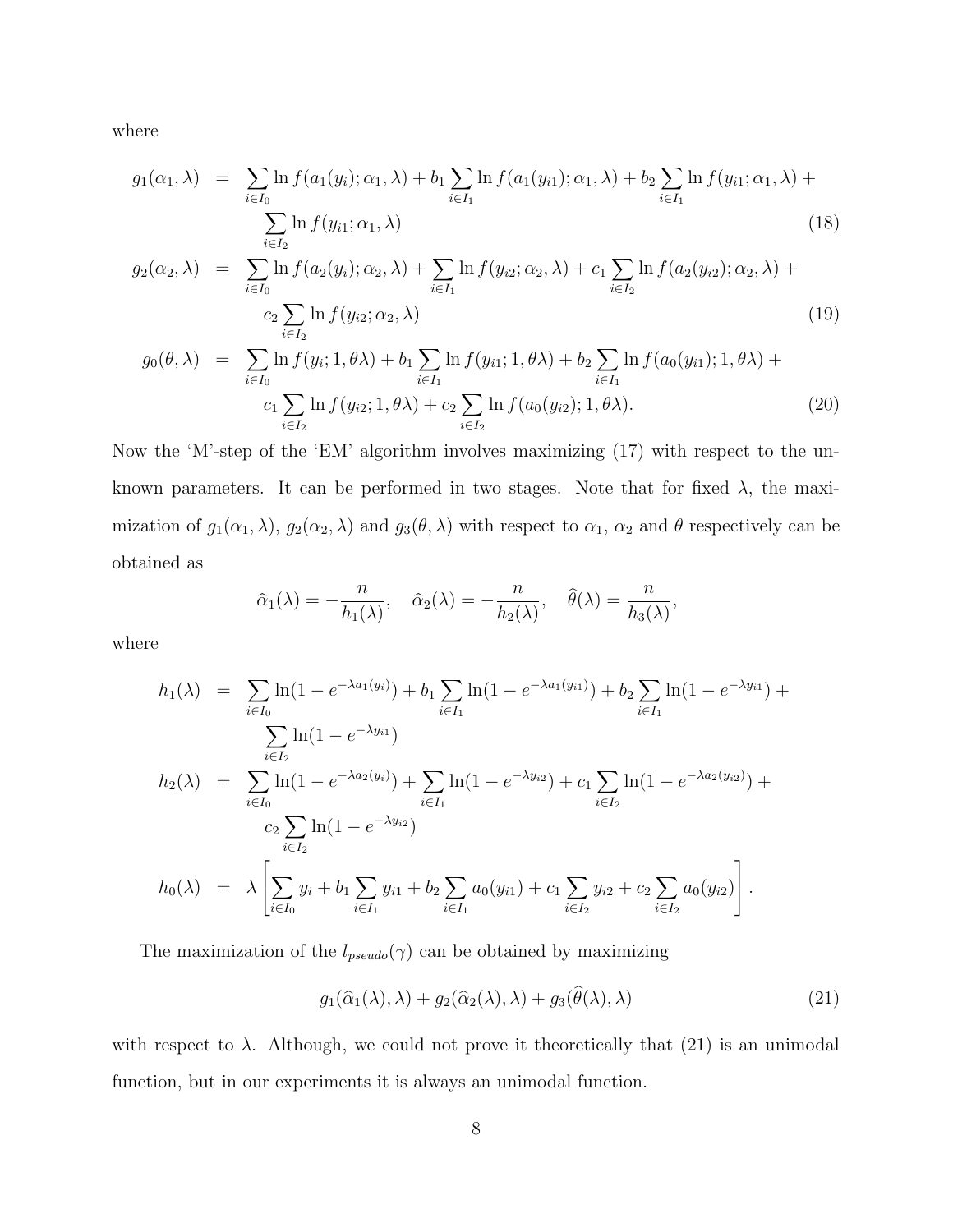We suggest the following algorithm to obtain the MLEs of  $\alpha_1$ ,  $\alpha_2$ ,  $\theta$  and  $\lambda$ ;

#### **ALGORITHM**

- Step 1: Take some initial guesses of  $\gamma$ , say  $\gamma^{(0)} = (\alpha_1^{(0)})$  $\overset{(0)}{1},\overset{(0)}{\alpha_2^{(0)}}$  $2^{(0)}, \theta^{(0)}, \lambda^{(0)}$ .
- Step 2: Compute  $a_0, a_1, a_2, b_1, b_2, c_1, c_2$ .
- Step 3: Obtain  $\lambda^{(1)}$  by maximizing (21) with respect to  $\lambda$ .
- Step 4: Obtain  $\gamma^{(1)} = (\alpha_1^{(1)})$  $\overset{(1)}{1},\overset{(1)}{\alpha_2^{(1)}}$  $2^{(1)}, \theta^{(1)}, \lambda^{(1)}$ , where

$$
\alpha_1^{(1)} = \hat{\alpha}_1(\lambda^{(1)}), \quad \alpha_2^{(1)} = \hat{\alpha}_2(\lambda^{(1)}), \quad \theta^{(1)} = \hat{\theta}(\lambda^{(1)}).
$$

• Step 5: Compare  $l(\gamma^{(0)})$  and  $l(\gamma^{(1)})$ , if they are close to each other stop the iterative process, otherwise replace  $\gamma^{(0)}$  by  $\gamma^{(1)}$  and continue the process.

### 4 DATA ANALYSIS

The following data represent the American Football (National Football League) League data and they are obtained from the matches played on three consecutive weekends in 1986. The data were first published in 'Washington Post' and they are also available in Csorgo and Welsh (1989).

It is a bivariate data set, and the variables  $Y_1$  and  $Y_2$  are as follows:  $Y_1$  represents the 'game time' to the first points scored by kicking the ball between goal posts, and  $Y_2$  represents the 'game time' to the first points scored by moving the ball into the end zone. These times are of interest to a casual spectator who wants to know how long one has to wait to watch a touchdown or to a spectator who is interested only at the beginning stages of a game.

The data (scoring times in minutes and seconds) are represented in Table 2. The data set was first analyzed by Csorgo and Welsh (1989), by converting the seconds to the decimal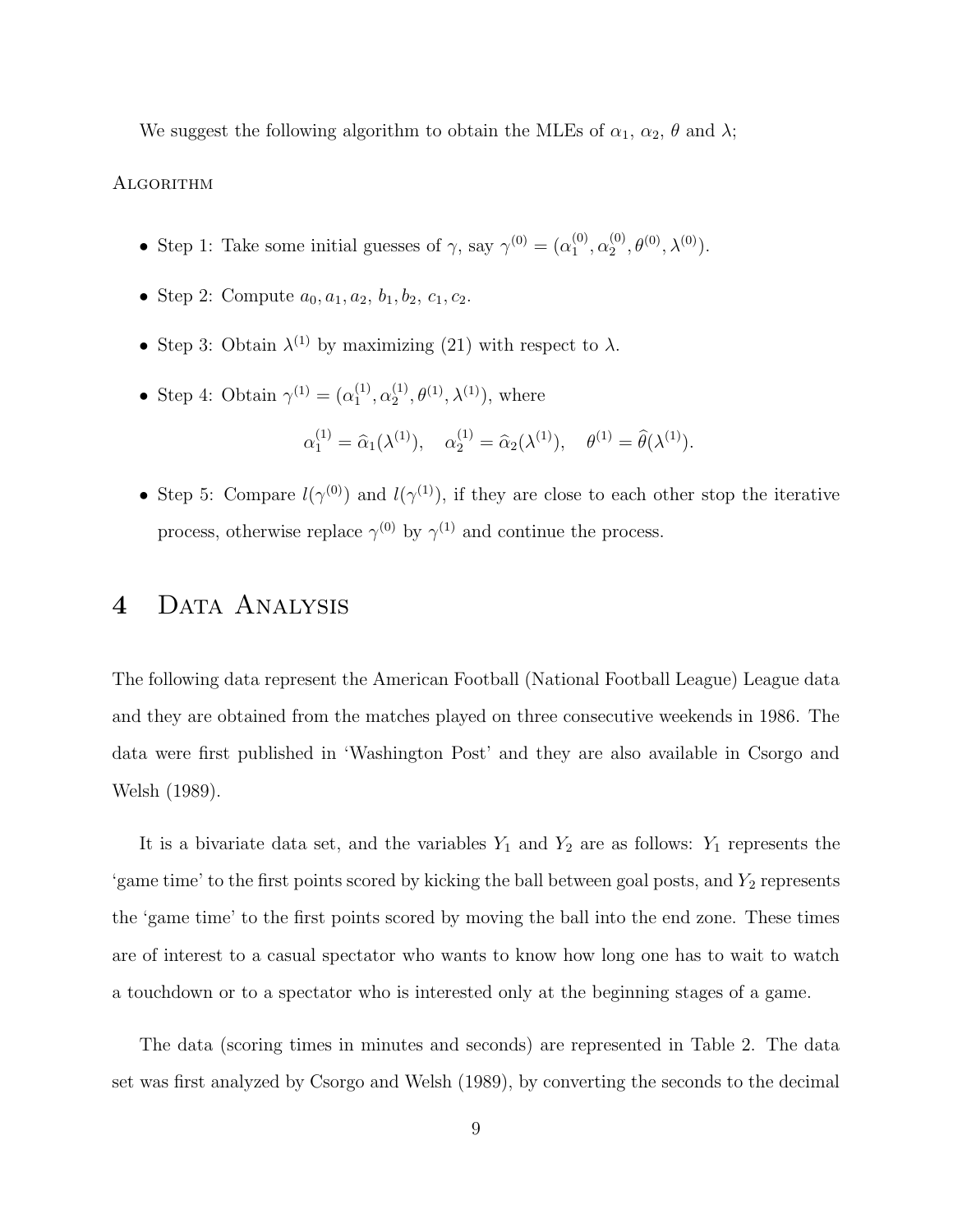| $Y_1$ | $Y_2$ | $Y_1$ | $\overline{Y}_2$ | $Y_1$ | $Y_2$ |
|-------|-------|-------|------------------|-------|-------|
|       |       |       |                  |       |       |
| 2:03  | 3:59  | 5:47  | 25:59            | 10:24 | 14:15 |
| 9:03  | 9:03  | 13:48 | 49:45            | 2:59  | 2:59  |
| 0:51  | 0:51  | 7:15  | 7:15             | 3:53  | 6:26  |
| 3:26  | 3:26  | 4:15  | 4:15             | 0:45  | 0:45  |
| 7:47  | 7:47  | 1:39  | 1:39             | 11:38 | 17:22 |
| 10:34 | 14:17 | 6:25  | 15:05            | 1:23  | 1:23  |
| 7:03  | 7:03  | 4:13  | 9:29             | 10:21 | 10:21 |
| 2:35  | 2:35  | 15:32 | 15:32            | 12:08 | 12:08 |
| 7:14  | 9:41  | 2:54  | 2:54             | 14:35 | 14:35 |
| 6:51  | 34:35 | 7:01  | 7:01             | 11:49 | 11:49 |
| 32:27 | 42:21 | 6:25  | 6:25             | 5:31  | 11:16 |
| 8:32  | 14:34 | 8:59  | 8:59             | 19:39 | 10:42 |
| 31:08 | 49:53 | 10:09 | 10:09            | 17:50 | 17:50 |
| 14:35 | 20:34 | 8:52  | 8:52             | 10:51 | 38:04 |

Table 2: American Football League (NFL) data

minutes, i.e. 2:03 has been converted to 2.05, 3:59 to 3.98 and so on. We have also adopted the same procedure.

The variables  $Y_1$  and  $Y_2$  have the following structure: (i)  $Y_1 \lt Y_2$  means that the first score is a field goal, (ii)  $Y_1 = Y_2$  means the first score is a converted touchdown, (iii)  $Y_1 > Y_2$ means the first score is an unconverted touchdown or safety. In this case the ties are exact because no 'game time' elapses between a touchdown and a point-after conversion attempt. Therefore, here ties occur quite naturally and they can not be ignored. It should be noted that the possible scoring times are restricted by the duration of the game but it has been ignored similarly as in Csorgo and Welsh (1989).

If we define the following random variables:

 $U_1 \;\; = \;\;$  time to first field goal  $U_2$  = time to first safety or unconverted touchdown  $U_3$  = time to first converted touchdown,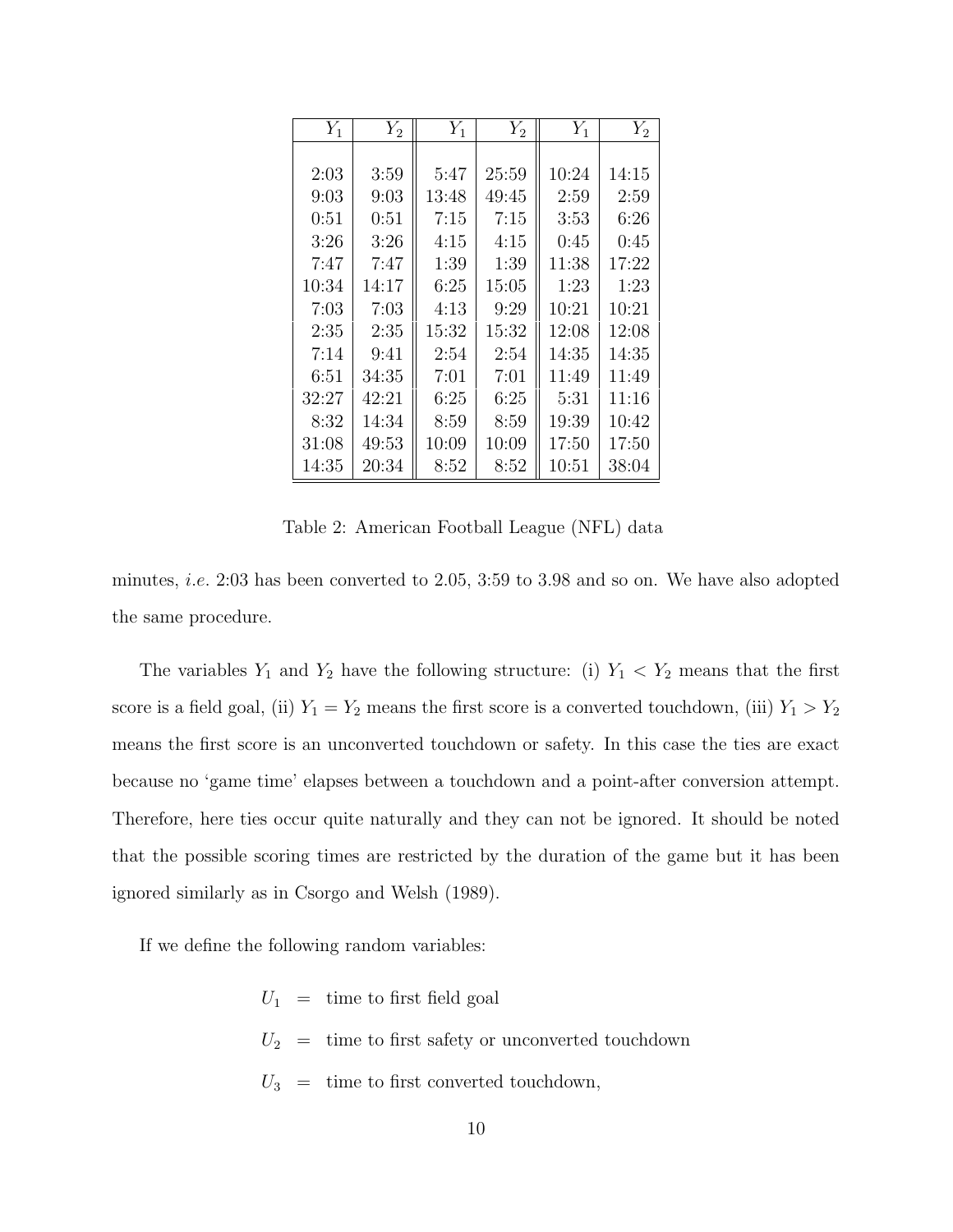then,  $Y_1 = \min\{U_1, U_3\}$  and  $Y_2 = \min\{U_2, U_3\}$ . Therefore,  $(Y_1, Y_2)$  has a similar structure as the MOBE model or the proposed SBBV model. Csorgo and Welsh (1989) analyzed the data using the MOBE model but concluded that it does not work well. They claimed that  $Y_2$  may be exponential but  $Y_1$  is not.

We would like to examine the behavior of the hazard function of  $Y_1$ . We first look at the scaled TTT plot as suggested by Aarset (1987), which provides an idea of the shape of the hazard function of a distribution. For a family with the survival function  $S(y) = 1 - F(y)$ , the scaled TTT transform, with  $H^{-1}(u) =$  $\int F^{-1}(u)$  $S(y)dy$  defined for  $0 < u < 1$  is  $g(u) = 0$  $H^{-1}(u)/H^{-1}(1)$ . The corresponding empirical version of the scaled TTT transform is given by  $g_n(r/n) = H_n^{-1}(r/n)/H_n^{-1}(1) = [(\sum_{r}^{r}$  $i=1$  $(y_{i:n}) + (n-r)y_{r:n}]/(\sum^{n}$  $i=1$  $y_{i:n}$ , where  $r = 1, \ldots, n$  and  $y_{i:n}, i = 1, \ldots, n$  represent the order statistics of the sample. It has been shown by Aarset (1987) that the scaled TTT transform is convex (concave) if the hazard rate is decreasing (increasing), and for bathtub (unimodal) hazard rates, the scaled TTT transform is first convex (concave) and then concave (convex). We plot the scaled  $TTT$  transform for  $Y_1$  in Figure 1. From the Figure 1 it is quite apparent that  $Y_1$  has increasing hazard function. Therefore, SBBV may be used to analyze this data set.

We analyze the data using the SBBV model. We have taken the initial guesses of  $\alpha_1$ ,  $\alpha_2$ ,  $\theta$  and  $\lambda$  are all equal to 1. The profile log-likelihood function of  $\lambda$  as given by (21) is provided in Figure 2. It is an unimodal function. The maximization at each step of the EM algorithm is very simple. The EM algorithm converges after 4 steps and the estimates of  $\alpha_1, \alpha_2, \theta$  and  $\lambda$  become 5.5919, 6.6921, 0.8173 and 1.1112 respectively. The corresponding log-likelihood value is -165.8216. The 95% bootstrap confidence intervals of  $\alpha_1$ ,  $\alpha_2$ ,  $\theta$  and  $\lambda$ are (3.1395, 7.0714), (3.6401, 9.1141), (0.7211, 1.1581) and (0.8208, 1.3412) respectively.

For comparison purposes, we have also fitted the MOBE model to this data set. The estimates of the three parameters are 0.0715, 0.0456 and 0.0030 respectively and the corre-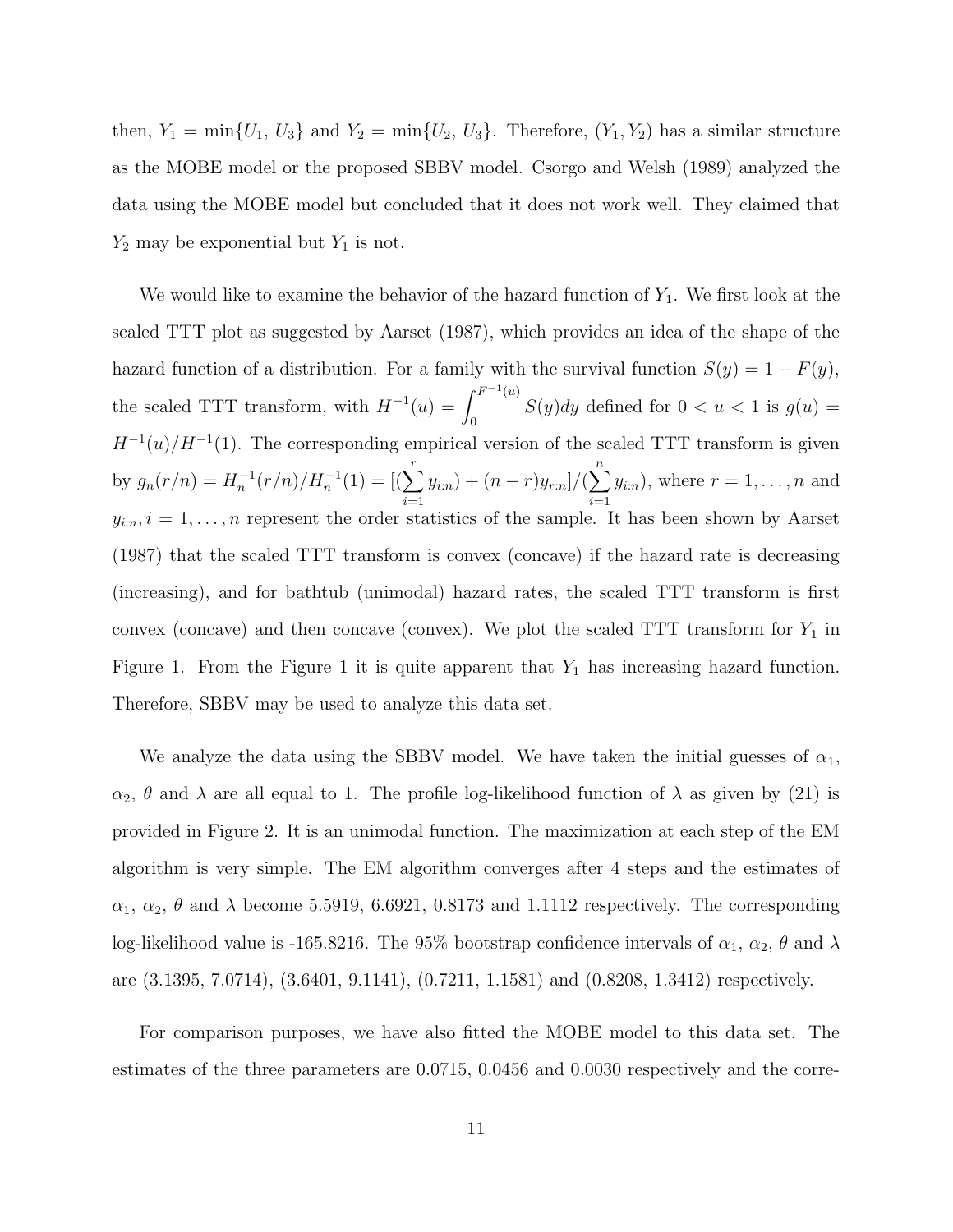

Figure 1: Scaled TTT transform for  $Y_1$ .

sponding log-likelihood value is -231.4609. Since MOBE model is not a sub-model of SBBV, we can not use the chi-square test directly. Although, based on AIC or BIC values, we can say that SBBV model is preferable than MOBE model to analyze this data set.

### 5 CONCLUSIONS

In this paper we have mainly considered the maximum likelihood estimation of the unknown parameters of the Sarhan-Balakrishnan bivariate distribution. With the presence of the scale parameter, it becomes a four-parameter model. It is observed that the calculation of the maximum likelihood estimates is not a trivial issue. We suggested to use the EM algorithm to compute the maximum likelihood estimators of the unknown parameters. The performance of the EM algorithm is quite satisfactory. It may be mentioned that although we have proposed the method for the Sarhan-Balakrishnan bivariate model, but it can be used for several other bivariate distributions also, for example bivariate Weibull regression model of Hanagal (2006), bivariate semi-Pareto distribution of Balakrishna and Jayakumar (1997) etc. More work is needed in these directions.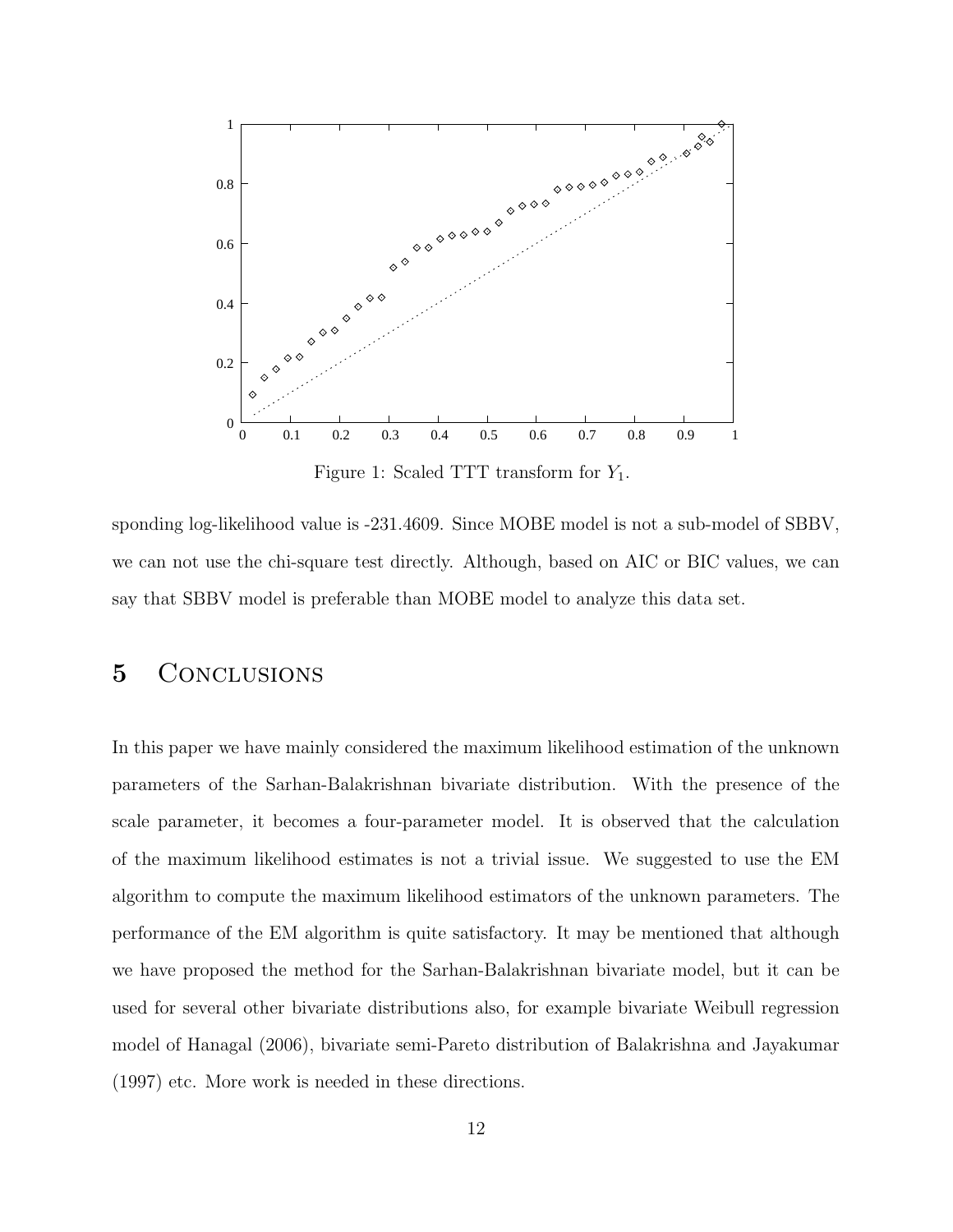

Figure 2: Profile pseudo log-likelihood function of  $\lambda$  as given by (21).

## APPENDIX A

In this appendix we provide different expressions of  $p_{ijk}$ .

$$
p_{012} = P(U_0 < U_1 < U_2) = \int_0^\infty \theta e^{-\theta y} \left[ 1 - (1 - e^{-y})^{\alpha_1} - \frac{\alpha_1}{\alpha_1 + \alpha_2} \left( 1 - (1 - e^{-y})^{\alpha_1 + \alpha_2} \right) \right] dy
$$
\n
$$
p_{021} = P(U_0 < U_2 < U_1) = \int_0^\infty \theta e^{-\theta y} \left[ 1 - (1 - e^{-y})^{\alpha_2} - \frac{\alpha_2}{\alpha_1 + \alpha_2} \left( 1 - (1 - e^{-y})^{\alpha_1 + \alpha_2} \right) \right] dy
$$
\n
$$
p_{102} = P(U_1 < U_0 < U_2) = \int_0^\infty \theta e^{-\theta y} (1 - e^{-y})^{\alpha_1} \left( 1 - (1 - e^{-y})^{\alpha_2} \right) dy
$$
\n
$$
p_{201} = P(U_1 < U_0 < U_2) = \int_0^\infty \theta e^{-\theta y} (1 - e^{-y})^{\alpha_2} \left( 1 - (1 - e^{-y})^{\alpha_1} \right) dy
$$
\n
$$
p_{120} = P(U_1 < U_2 < U_0) = \frac{\alpha_2}{\alpha_1 + \alpha_2} \int_0^\infty \theta e^{-\theta y} (1 - e^{-y})^{\alpha_1 + \alpha_2} dy
$$
\n
$$
p_{210} = P(U_2 < U_1 < U_0) = \frac{\alpha_1}{\alpha_1 + \alpha_2} \int_0^\infty \theta e^{-\theta y} (1 - e^{-y})^{\alpha_1 + \alpha_2} dy
$$

## References

[1] Aarset, M.V. (1987), "How to identify a bathtub hazard rate?", IEEE Transactions on Reliability, vol. 36, 106 -108.